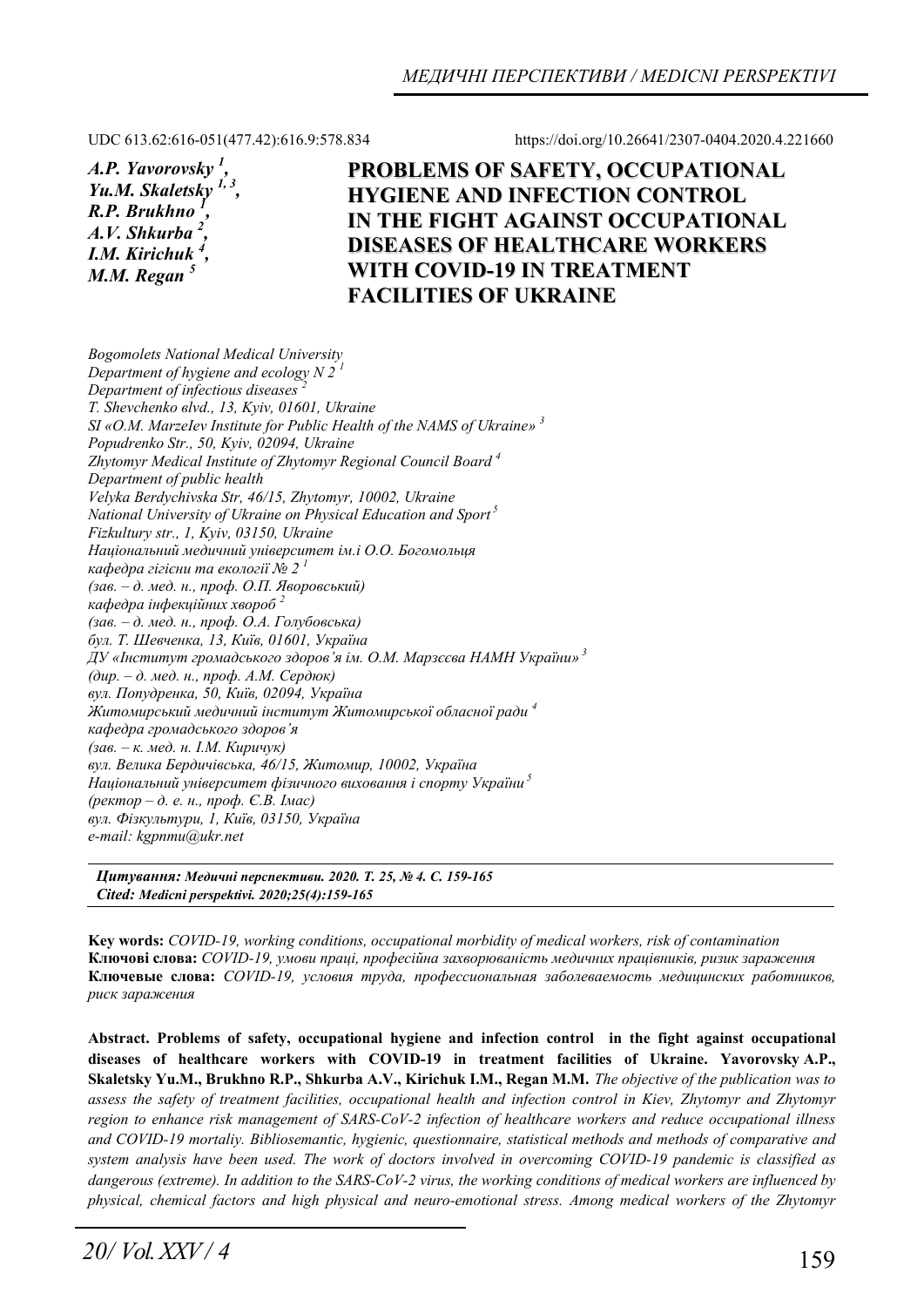*region who were diagnosed with an acute occupational disease COVID-19, nurses prevailed (38.57%). Nurse assstants (26.1%) ranked the second in COVID-19 incidence, doctor's assistants (5.31%) ranked the third. The doctors' incidence was ranked in the following sequence: doctors of GPFM – 4.85%, surgeons – 4.16%, anesthesiologists – 2.54%, infectious disease doctors – 2.08%, radiologists – 1.85%. Such distribution of medical professions is observed in all Ukraine regions. Chance of becoming infected with SARS CoV 2 for healthcare workers in October was by 3.8 times higher than the general population. Risk of dying from COVID-19 in healthcare workers is greater by 1.5 times than that of the general population. The high level of occupational morbidity of COVID-19 in Ukrainian medical personnel is determined by personal negligence, incomplete staffing of treatment facilities (TF) with medical workers, medical workers with means of individual protection (MIP); nons-use of MIP if available, absence or poor-quality instruction on labor protection; shortage of epidemiologists, hygienists and occupational pathologists.* 

**Реферат. Проблемы безопасности, гигиены труда и инфекционного контроля в борьбе с профессиональными заболеваниями медицинских работников на COVID-19 в лечебных учреждениях Украины. Яворовский А.П., Скалецкий Ю.Н., Брухно Р.П., Шкурба А.В., Киричук И.Н., Рыган М.М.** *Цель публикации состояла в оценке безопасности, гигиены труда и инфекционного контроля в лечебных учреждениях Киева, Житомира и Житомирской области для улучшения управления рисками заражения медицинского персонала вирусом SARS-CoV-2 и снижения профессиональной заболеваемости и смертности медицинских работников от COVID-19. При проведении исследования были использованы библиосемантичний, гигиенический, анкетно-опросный, статистические методы и методы сравнительного и системного анализа. Работа медиков, занятых преодолением пандемии COVID-19, отнесена к опасной (экстремальной). Кроме вируса SARS-CoV-2, на формирование условий труда медицинских работников влияют сопутствующие физические, химические факторы и высокое физическое и нервно-эмоциональное напряжение. Среди медицинских работников Житомирской области, которым поставлен диагноз острого профессионального заболевания COVID-19, преобладали медицинские сестры (38,57%). Второе ранговое место по уровню заболеваемости COVID-19 занимали младшие медицинские сестры (26,1%), третье – фельдшеры (5,31%). Заболеваемость врачей ранжировались в такой последовательности: врачи ОПСМ – 4,85%, врачи-хирурги – 4,16%, врачи-анестезиологи – 2,54%, врачиинфекционисты – 2,08%, врачи-рентгенологи – 1,85%. Такое распределение по медицинским профессиям в целом наблюдается по всем областям Украины. Риск заразиться SARS CoV 2 для медицинских работников по состоянию* на начало октября был выше в 3,8 раза, чем среди обшего населения. Риск умереть от COVID 19 у работников *здравоохранения выше в 1,5 раза, чем среди общего населения. Главными причинами высоких уровней профессиональной заболеваемости медицинского персонала на COVID-19 в Украине следует определить работу в очаге заболевания, личную неосторожность пострадавших, не полную обеспеченность лечебных учреждений (ЛУ) кадрами, медицинских работников средствами индивидуальной защиты (СИЗ); неиспользование СИЗ при их наличии, отсутствие или некачественное проведение инструктажа по охране труда; дефицит врачейэпидемиологов, гигиенистов и профпатологов.* 

It is well known that all over the world the first and main category of risk of occupational infection during an epidemic of infectious diseases, regardless of age, immune status, the presence of comorbidities, are medical workers [6, 9].

On March 23, 2019 International Labor Organization (ILO) by the normative document "ILO Standards and COVID-19 (coronavirus) FAQ - Key provisions of international labor standards relevant to the evolving COVID-19 outbreak (23 March 2020, Version 1.2) recognized COVID-19 as a new occupational disease of the last decade and classified medical personnel as occupational group at risk [10].

The document emphasizes that COVID-19 is considered occupational if it develops as a result of occupational contact. In case of disability due to COVID-19, the medical worker is entitled to

monetary compensation, reimbursement of medical and social expenses, and in case of death, family members of the victim receive monetary compensation [6, 10].

In Ukraine, by the resolution of the Cabinet of Ministers № 394 from 13.05.2020 the disease COVID-19 was included in the list of occupational diseases and thus supplemented the list of occupational diseases approved earlier (Resolution of the Cabinet of Ministers of Ukraine № 1664 from 08.11.2000) [6].

The procedure for diagnosing acute occupational disease at COVID-19 is determined by the normative document "Procedure for investigation and accounting of accidents, occupational diseases and accidents at work", approved by the Cabinet of Ministers of Ukraine N 337 from 17.04.2019 [6].

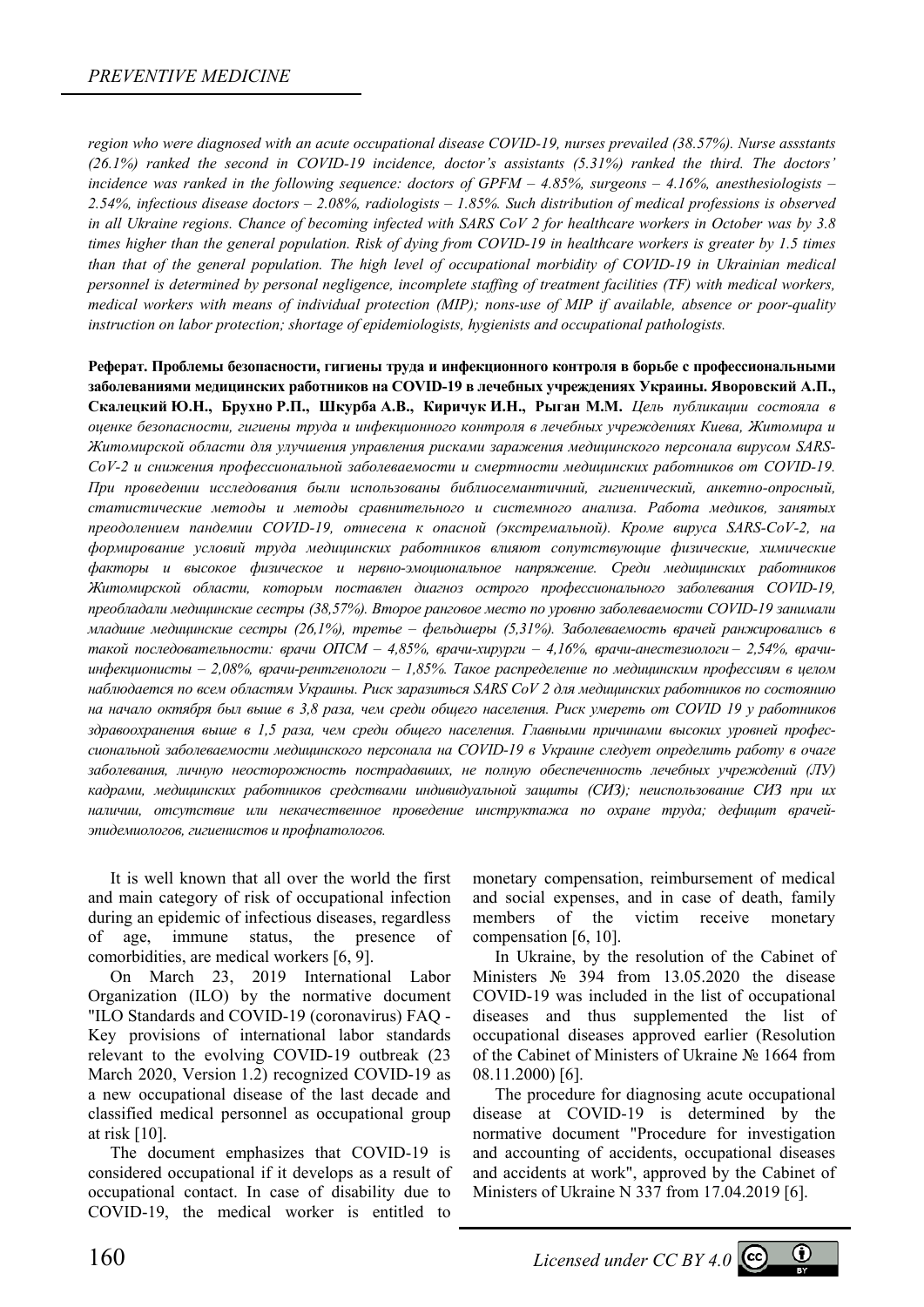The purpose of the publication was to assess safety, occupational health and infection control in treatment facilities (TF) in Kyiv, Zhytomyr and Zhytomyr region to improve the risk management of medical personnel with SARS-CoV-2 virus and reduce occupational morbidity and death of medical workers from COVID-19.

#### **MATERIALS AND METHODS OF RESEARCH**

Bibliosemantic, hygienic, questionnaire, statistical methods and methods of comparative and systematic analysis were used in the study [1, 5, 8].

Data from the TUI, the Cabinet of Ministers of Ukraine, operational information from the State Labor Service, data from the National Health Service of Ukraine, and the Public Health Center of the Ministry of Health of Ukraine were used.

A survey of 135 medical workers of 10 TF in Kyiv and Zhytomyr region was conducted using the questionnaire created by the authors of the article, which contained 54 questions and covered safety and hygienic aspects of medical staff, as well as issues of infection control [8].

The risk of infection with SARS-CoV-2 virus among the population was calculated from the ratio of the number of sick people to the population of the region, and the risk of infection of medical staff from the ratio of sick medical workers to the number of medical staff [5].

Statistical estimation was performed according to generally accepted methods using the licensed program Microsoft Excel.

The research was conducted as part of the work on research "Scientific justification of the optimal risk management system to ensure a safe hospital environment" (state registration number: 0120U101432), which is being performed at the Department of Hygiene and Ecology №2 of OO Bogomolets NMU by order of the Ministry of Health of Ukraine.

### **RESULTS AND DISCUSSION**

Due to high virulence and contagiousness, longterm survival on surfaces and objects and lack of population immunity, SARS-CoV-2 virus is classified as a causative agent of particularly dangerous infectious diseases (Order of the Ministry of Health of Ukraine dated 25.02.12020 №526). Therefore, the work of medical personnel professionally engaged in overcoming the pandemic COVID-19, according to the current hygienic classification of work is classified as dangerous or extreme (4th class) [3]. The danger in the hospital environment is formed not only by the SARS-CoV-2 virus, but also by concomitant chemical and physical factors, high physical and neuro-emotional stress.

Thus, our survey in Kyiv and Zhytomyr regions showed that the vast majority of medical workers are exposed to increased nervous and emotional stress (89.7% of Kyiv and 74.0% of Zhytomyr doctors). Among the reasons for this stress both Kyiv and Zhytomyr doctors ranked the danger of SARS-CoV-2 virus infection for their own health and the health of family members first, Kyivans ranked second long stay in protective equipment, Zhytomyr doctors – severe condition of patients, own mistakes which negatively affected the health of patients ranked third (Kievans), while a long stay in the means of individual protection (MIP) – Zhytomyr doctors.

In 22.9% of cases Zhytomyr doctors feel tired in the middle of the work shift,  $66.7%$  – at the end of the work shift, and 28.2% of Kyiv doctors note the state of fatigue in the middle of the work shift and 79.5% – at the end of the work shift.

94.9% of doctors in Kyiv hospitals are sufficiently provided with MIP, while in Zhytomyr hospitals – only 62.5% of respondents.

Tests for COVID-19 by PCR were performed in 74.5% of Kyiv and 56.5% of Zhytomyr doctors, although all Kyiv and Zhytomyr doctors were involved in the reception, examination and treatment of COVID-19 patients.

Vaccination of Zhytomyr doctors against infectious diseases at the expense of the state is carried out in 68.8% of respondents, and of Kyivans - in 18.0% of respondents.

Among the physical factors, Zhytomyr doctors most often note the effect of ultraviolet radiation (22.9%), in second place – noise from equipment  $(20.8\%)$  and in third place  $(16.7\%)$  – ionizing radiation. Their Kyiv colleagues also rank ultraviolet (48.7%) and noise (20.51%) in first and second place, and electromagnetic radiation – in the third  $(18.0\%)$ .

Adequate lighting in the workplace and sufficient ventilation efficiency are noted by 90.6% and 50.0% of Zhytomyr doctors and 51.3% and 30.8% of Kyiv ones, respectively.

It should be noted that the lack of lighting increases the frequency of accidents (prick of a needle, cuts by a scalpel, etc.), injuries from falls.

One should also pay attention to the presence of special requirements for ventilation systems in infectious diseases units. For example, the WHO in order to ensure the safe and comfortable stay of medical staff in intensive care units with patients with COVID-19 recommends the supply of clean air in the room at a rate of at least 160 l/sec. per one patient [2]. In Ukraine, at the moment there is a reprofiling of general somatic units for the admission of patients with suspected or diagnosed COVID-19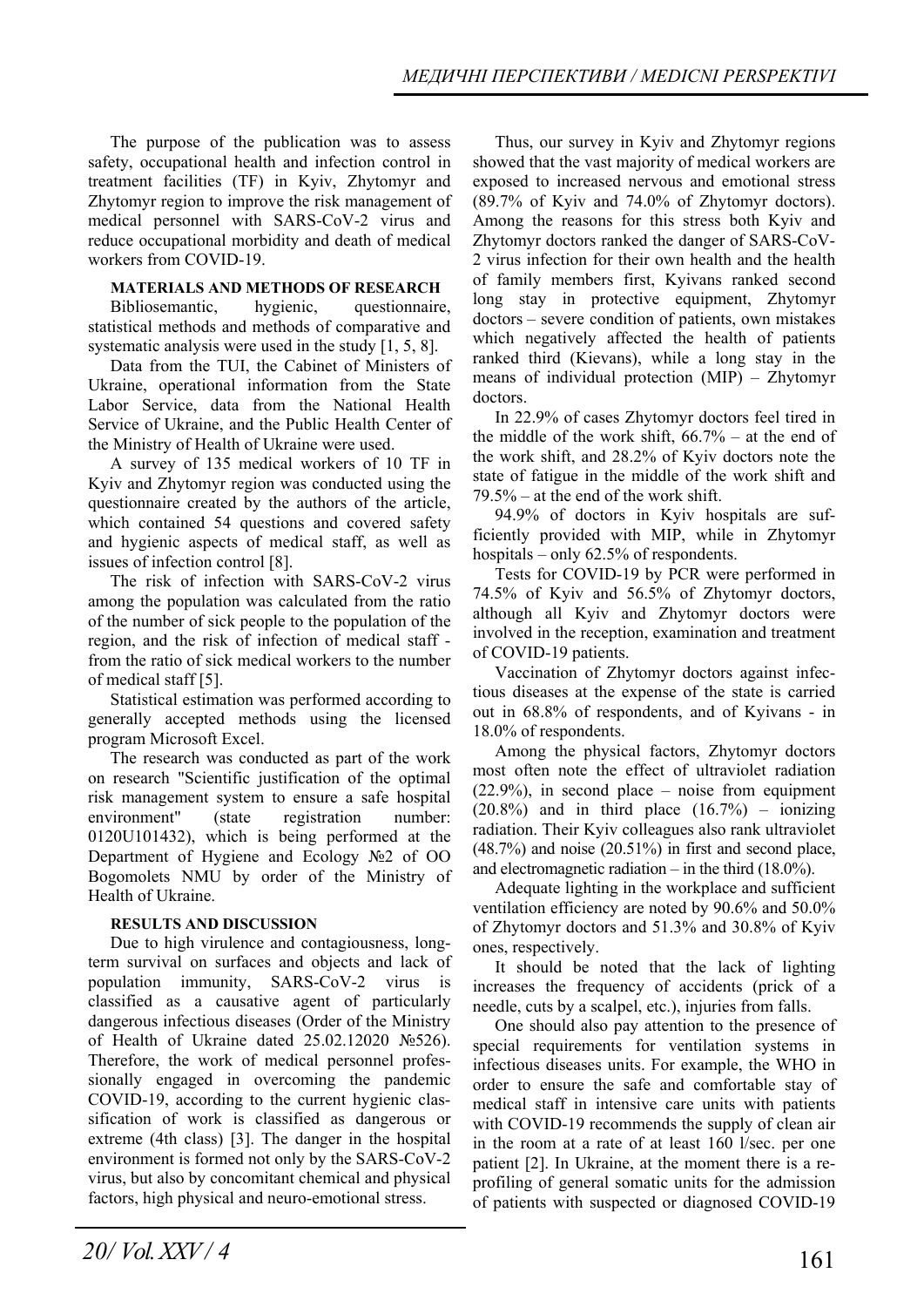without taking into account the requirements for ventilation systems of infectious departments.

Among harmful chemical occupational factors, Kyiv (71.8%) and Zhytomyr (57.3%) doctors most often mention the presence of biocides and drugs – 46.2% and 39.6%, respectively. Interviewed Kyiv doctors noted offensive odor  $-41.0\%$ , irritation of mucous membranes or skin – 35.9% and allergic reactions – 18.0%, as a manifestation of the influence of chemical factors and their Zhytomyr colleagues noted the importance of these manifestations at the level of 51.0%, 45.0% and 33.3%, respectively.

During 2019-2020 almost every 5th of Zhytomyr doctors noted that he/she was injured from 1 to 10 times because of a slippery floor, 11 doctors – because of slippery paths in the territory of the TF, 8 doctors – because of foreign objects underfoot and lack of handrails on ascents and descents, and 6 ones high doorsteps. Approximately at the same level, the problem of injuries was noted by Kyiv doctors.

The similar were rates of injuries of Kyiv and Zhytomyr doctors resulted from pricks or scratches of an injection needle or broken glass when opening ampoules, as well as from burns. The number of cases of musculoskeletal injuries, recorded mainly during the movement of patients did not differ significantly in the surveyed groups of physicians.

According to the analytical panels of the Cabinet of Ministers of Ukraine [4], the provision of TF of Ukraine with medical staff providing care to patients with COVID-19 at the end of September 2020 averaged 83.5%. The lowest indicator was in Kharkiv region  $(72.8\%)$ , and the highest – in Rivne region (91.88%). In Kyiv, the staffing of TF was at the level of 83.69%, and in the Zhytomyr region  $-78.53\%$ . Understaffing of treatment facilities with medical staff leads to increased physical and emotional stress of their work, faster development and accumulation of fatigue.

Low levels of provision of medical staff with MIP also attract attention [4]. The highest figure in Ukraine was in mid-August 2020 and amounted to 76.1% of Ukraine's real demand. Since then, there has been a clear tendency to reduce the provision of medical staff with MIP. Within a month and a half, this figure decreased by more than 7% and as of early October it was only 69%. The lowest figure was in Khmelnytsky region (53.89%) and the highest – in Kirovohrad region (95.22%). In Kyiv, the provision of medical staff with MIP was at the level of 67.84%, and in Zhytomyr region – 69.49%.

At the same time, the level of provision of TF with MIP such as reusable medical masks and bioseal suits was lower than 50% (48.1% and 43.3%, respectively), the provision with disposable insulating gowns was 55.3%.

Characterizing the impact of the above factors on the health of medical workers, it should be noted that the disease incidence of medical staff, as well as of the general population has been steadily increasing since the beginning of the epidemic (Fig.).

As can be seen from the figure, as of the end of September 2020, 14,492 confirmed cases of COVID-19 in medical personnel were registered in Ukraine (the population with a confirmed diagnosis of COVID-19 was 208,959 people). The proportion of sick medical workers in the structure of sick population in total was 6.94%. It is worth noting that this figure decreased almost three times compared to the highest officially recorded during quarantine in Ukraine (19.43%, as of May 2020).

Data of Prof. D.V. Varyvonchyk [11] indicate that the average growth rate of new cases of SARS-COV-2 virus infection by the indicator "persons/day" (i.e. "the number of persons infected per day") on the relevant 7 dates, among medical workers was: 18.3; 93.6; 80.6; 78.6; 85.9; 59.9; 114.7; 187.7 (Figure 1). The indicator "persons/day" increased by 10.3 times among medical workers during the observation period.

According to Prof. D.V. Varyvonchyk, as of October 2, 2020, the cumulative mortality among medical workers made up 131 people, being 0.8%. Mortality from COVID-19 among population in this period was registered at the level of 2% [11].

The analysis of the distribution of new cases of SARS-CoV-2 virus infection among healthcare workers by days of the week showed that the highest number of infections among medical personnel occurs on Friday and Saturday. The least number of new cases was registered on Monday. This pattern of increasing number of infections with SARS-CoV-2 virus at the end of the working week can be explained by the accumulation and development of fatigue in medical staff during the working week, which leads to physiological changes in CNS structures responsible for acute perception of danger [2, 7, 9].

The analysis of COVID-19 incidence rate of medical workers by professions showed that the highest ranks in the number of occupational diseases are among nurses (38.57%), nurse assistants (26.1%), doctor's assistants (5,31%) and administrative staff. Among specialists GPFM doctors (4.85%), surgeons – 4.16%, anesthesiologists (2.54%), infectious disease doctors (2.08%), radiologists (1.85%) predominate.

According to our calculations, the risk of contracting SARS CoV 2 by health care workers at the beginning of October was 3.8 times higher than in the general population. Healthcare workers are 1.5 times more likely to die from COVID-19 than the general population.

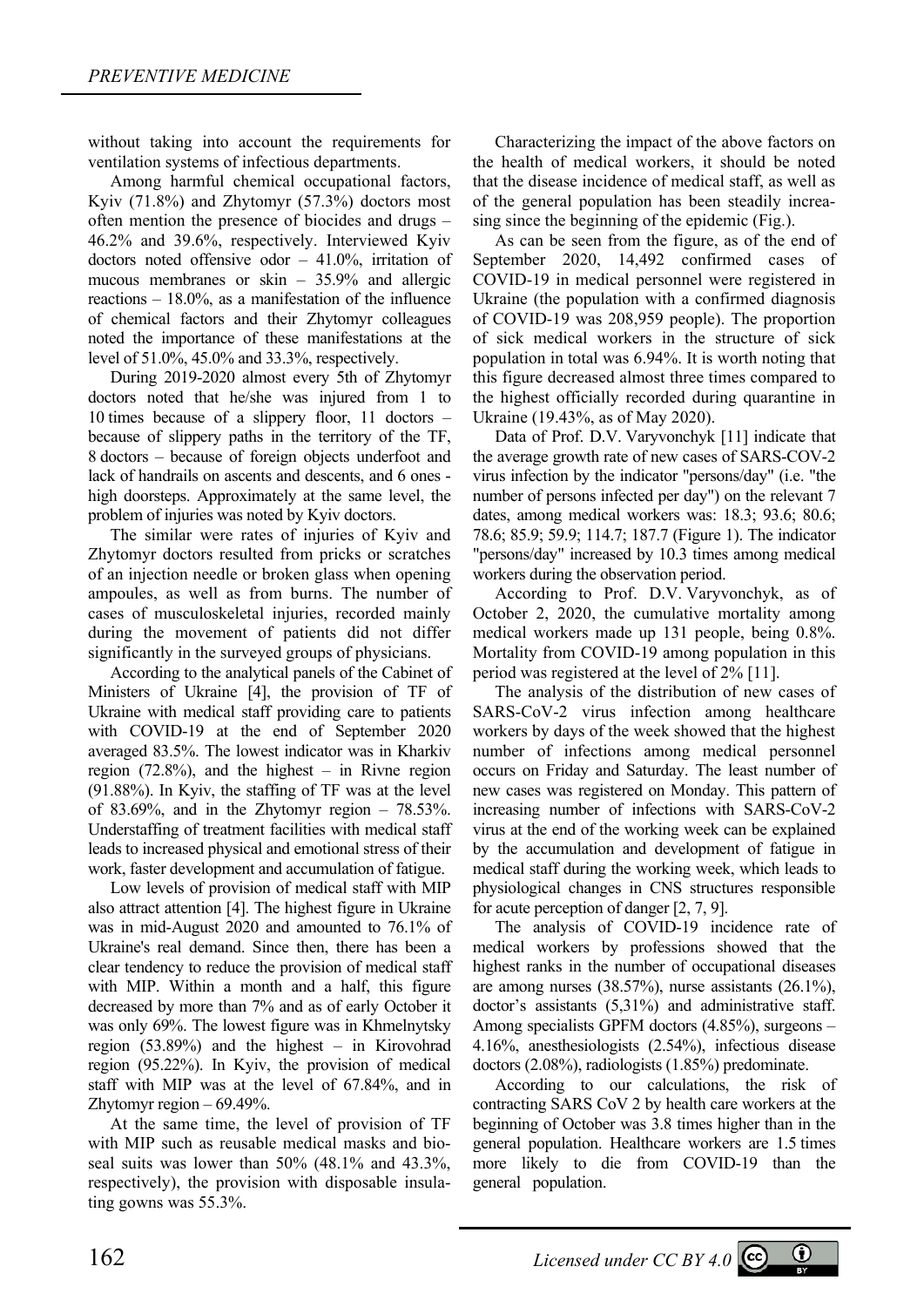

**Dynamics of confirmed cases of COVID-19 in medical workers over the period from 23.04 to 30.09.2020 (according to the State Labor Service)** 

At the end of September 2020, the part of completed investigations of COVID-19 occupational disease among healthcare workers was 24.6% nationwide. In Volyn, Odesa, Rivne, Zaporizhia, Chernivtsi, Sumy regions and the city of Kyiv, this figure did not exceed 20%; in the Zakarpattia region only 3.4% of cases have been investigated at that time.

Commissions that worked in Kiev and Zhytomyr region among the causes of COVID-19 occupational infectious disease in medical workers noted the following: personal negligence, the absence or nonuse of MIP if available; use of MIP that do not correspond to the degree of existing risks to the life and health; lack of instruction on labor protection, which is especially important for nurses and nurse assistants; work in the focus of the disease; other causes (for example, violation of the distinction between clean and virus-contaminated areas in the TF).

In our opinion, the causes of COVID-19 occupational disease among medical workers include the shortage of medical staff in the TF of Ukraine and the shortage of MIP. The shortage of medical staff leads to an increase in the duration of work of existing staff in the medical institution and an increase in the level of nervous and emotional stress, and the shortage of MIP in such working conditions significantly increases the risk of SARS-CoV-2 virus infection.

The lack of objective possibility in TF to timely and fully perform commission investigations on the circumstances and causes of occupational diseases and deaths among health workers according to the Resolution of the Cabinet of Ministers from 17.09.2019 N 337 "On Approval of the Procedure for Investigation and Accounting of Accidents, Occupational Diseases and Accidents at Work" should also be considered the cause of the high level of COVID-19 sick rate of health workers. Due to the acute shortage or complete absence of hygienists, epidemiologists and occupational pathologists in the relevant staff structures instead of 5 days attempted to the investigation of the occupational disease provided by the Cabinet of Ministers, the work is delayed for a weeks and a months.

#### **CONCLUSIONS**

1. From a safety, hygienic and epidemiological point of view, the work of medical staff is associated with possible professional contact with the SARS-CoV-2 virus, which is classified as a pathogen of particularly dangerous infections. According to the Hygienic Classification, such work is characterized by the highest hazard class – 4.

2. In addition to the highly pathogenic SARS-CoV-2 virus, working conditions are influenced by concomitant physical, chemical factors and high physical and neuro-emotional stress. In combination, they enhance each other's effects and cause the functional accumulation of fatigue in health care workers, which in turn increases the risk of COVID-19 occupational disease.

3. The analysis of COVID-19 occupational sick rate in medical workers by profession showed that more than a third of sick medical workers in the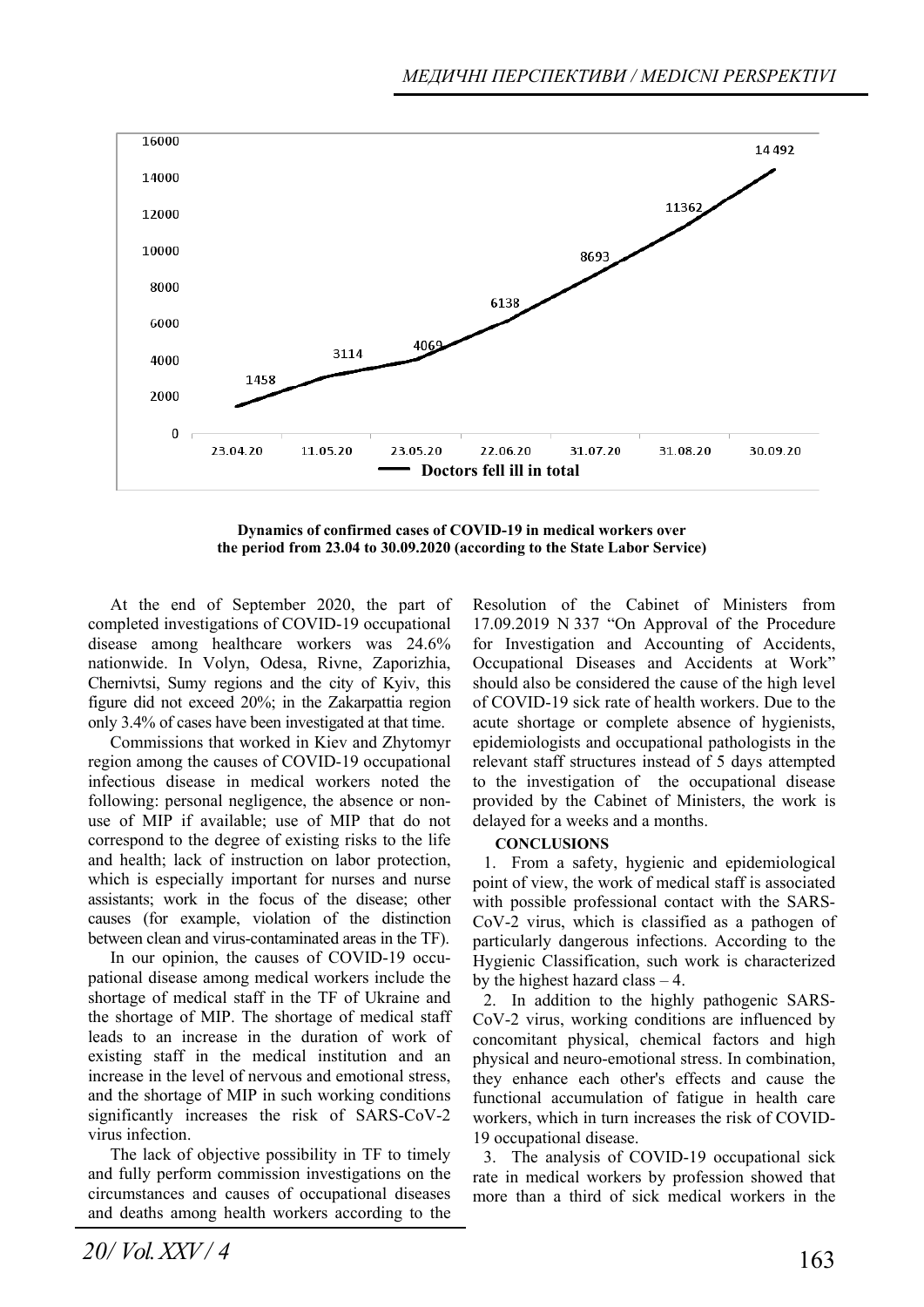Zhytomyr region (38.57%) were nurses, nurse assistants ranked second (26.1%), doctor's assistants – the third (5.31%). The sick rate among physicians was ranked as follows: GPFM doctors – 4.85%, surgeons – 4.16%, anesthesiologists – 2.54%, infectious disease doctors – 2.08%, radiologists  $-1.85\%$ . Such a distribution by medical professions is generally observed in all regions of Ukraine.

4. The main reasons for high levels of occupational sick rate in medical workers are: personal negligence, non-use of MIP if available, work in the focus of the disease, lack or poor quality of occupational safety training at work in harmful and dangerous conditions; incomplete provision of health care facilities with health care workers (79.4% available) and adequate MIP (68.3%);

shortage or complete absence of epidemiologists, hygienists and occupational pathologists, which not only makes it impossible to timely investigate cases of COVID-19 occupational disease in health workers and death from it, this does not allow carrying out the necessary anti-epidemic and sanitary measures at the state level in full.

5. The risk of contracting SARS-CoV-2 in healthcare at the beginning of October was 3.8 times higher than in the general population. Healthcare workers are 1.5 times more likely to die from COVID-19 than the general population.

Conflict of interest. The authors declare no conflict of interest.

## **REFERENCES**

1. Antomonov MYu. [Mathematical processing and analysis of medical and biological data. 2nd ed.]. Кyiv: MYCz "Medynform". 2018. р. 579. Russian.

2. Yavorovskyj ОР, et al. [Hygiene and labor protection of medical personnel in the context of overcoming the COVID-19 pandemic (first report)]. Dovkillya ta zdorovia. 2020;3(96):10-18. Ukrainian. Available from: http://ir.librarynmu.com/handle/123456789/2117/

3. [Hygienic classification of labor according to the indicators of harmfulness and danger of factors of the production environment, the severity and intensity of the labor process, approved by the order of the Ministry of Health of Ukraine from 07.04.2014 N 248]. Ukrainian. Available from:

http://zakon.rada.gov.ua/laws/show/z0472-14

4. [Cabinet of Ministers of Ukraine: Analytical panels (dashboards)]. Available from: https://covid19.gov.ua/analitichni-paneli-dashbordy

5. Moskalenko VF. [Biostatistics]. Kyiv: Knygaplyus; 2009. р. 184.

6. Basanecz AV, et al. [Standards for recognition of COVID-19 as an acute occupational disease in Ukraine and in accordance with the provisions of the International Labor Organization]. Ukrayinskyi zhurnal z problem medycyny pratsi. 2020;16(2):86-95. Ukrainian. doi: https://doi.org/10.33573/ujoh2020.02.086

7. Yavorovskyi OP, Zenkina VI. [Ukrainian doctors are the least protected]. Okhorona pratsi. 2020;6(312):46- 49. Ukrainian.

8. Yavorovskyi OP, Skaleczkyi YuM, Bruxno RP. [Questionnaire method as a tool for assessing the working conditions of medical staff and risk management in emergencies of medical and biological nature (on the example of overcoming the pandemic COVID-19)]. Informaciinyi lyst No. 145-2020. Kyiv: Ukrmedpatentinform; 2020. p. 4. Ukrainian.

9. Bohlken J, Schömig F, Lemke MR. COVID-19 Pandemic: Stress Experience of Healthcare Workers – A Short Current Review. Psychiatr Prax. 2020 May;47(4):190-7. doi: https://doi.org/10.1055/a-1159-5551

10. ILO Standards and COVID-19 (coronavirus) FAQ Key provisions of international labour standards relevant to the evolving COVID-19 outbreak. NORMES 23 March2020-Version 1.2

11. Varyvonchyk DV. Operational monitoring of indicators of prevention at the workplace and registration of cases of acute occupational disease caused by COVID-19 in Ukraine: 2020, September. Collection of Online Newsletters. 2020;6(22-25):176.

DOI:10.13140/RG.2.2.19237.52962

# **СПИСОК ЛІТЕРАТУРИ**

1. Антомонов М. Ю. Математическая обработка и анализ медико-биологических данных. 2-е изд. Киев: МИЦ "Мединформ", 2018. 579 с.

2. Гігієна та охорона праці медичного персоналу в умовах подолання пандемії COVID-19 (перше повідомлення) / О. П. Яворовський та ін. *Довкілля та* *здоров'я.* 2020. Т. 96, № 3. C. 10-18

URL: http://ir.librarynmu.com/handle/123456789/2117

3. Гігієнічна класифікація праці за показниками шкідливості та небезпечності факторів виробничого середовища, важкості та напруженості трудового процесу: затв. наказом МОЗ України від 07.04.2014 р. № 248. URL: http://zakon.rada.gov.ua/laws/show/z0472-14

164 *Licensed under CC BY 4.0*